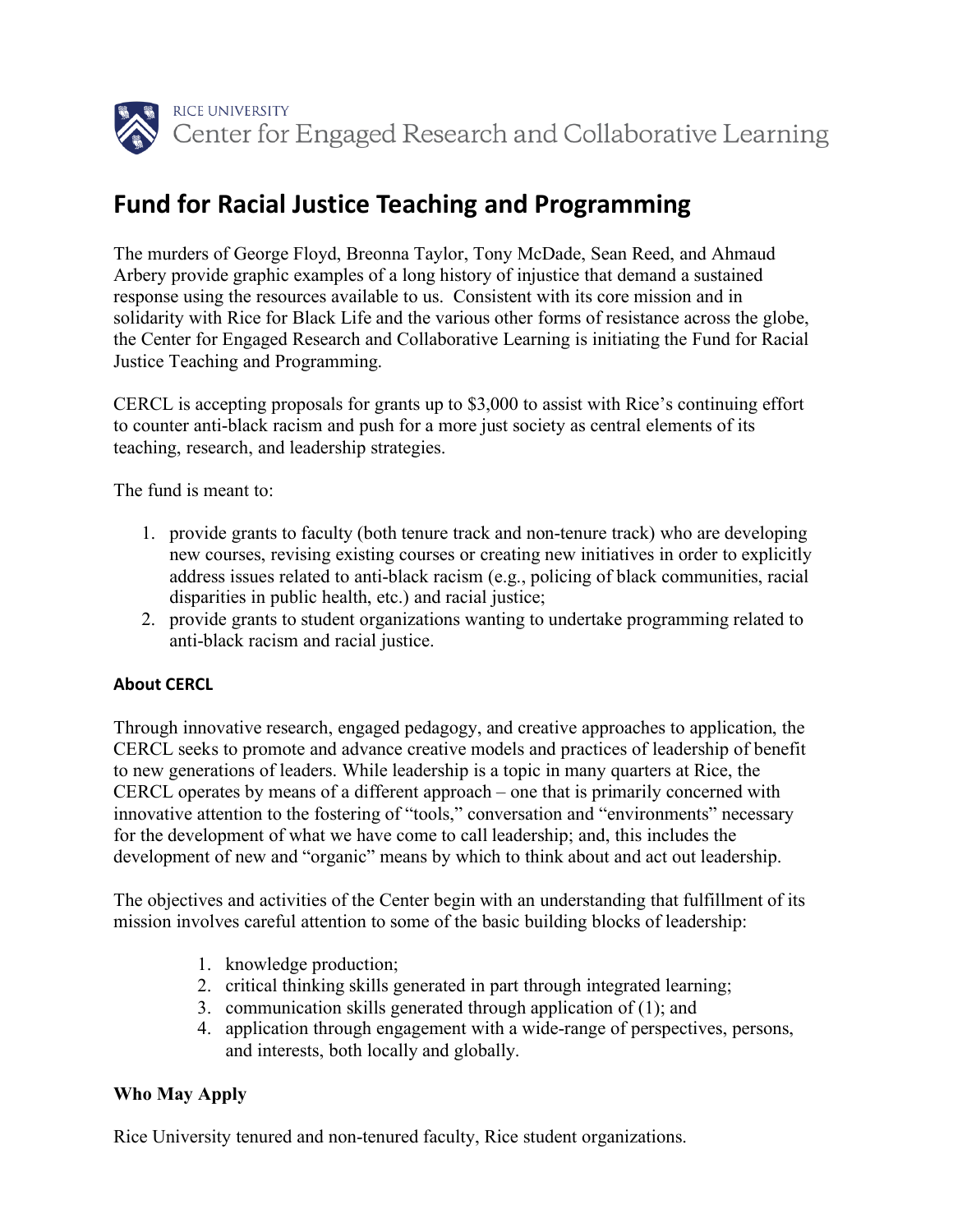#### **Submission Information**

- Proposal deadline is open, applications are accepted all year.
- Proposals are to be emailed in one electronic document (Microsoft Word or PDF) to cercl@rice.edu

#### **Application Checklist for Faculty**

□ Cover Sheet – See page 3

 $\Box$  C.V.

q **Statement of Teaching Philosophy or Mission of New Initiative**

q **Syllabus (if new or existing course)**

q **Course/Initiative Description – (**3 double-spaced pages or fewer) – indicating new course, revised existing course or new initiative, how the course fits into a major, college and/or university requirements/electives; prerequisite student knowledge; the target student population; desired size of the class or desired reach of the initiative.

 $\Box$  Relation to CERCL & Fund Mission - Clear statement of purpose, scope, and strengths of the course/initiative and its relation to the fund mission; How the course/initiative will address anti-black racism and racial justice.

q **Budget -** *Applicants should keep in mind that the maximum grant award is \$3,000*

**□ Budget justification -** Successful proposals include thoughtful analysis. A well written budget justification demonstrates the planning that should accompany a project. **Please provide justification for each budget item.** 

#### **Application Checklist for Student Organizations**

□ Cover Sheet – See page 4

q **Program Description – (**no more than 500 words) – Symposium, lecture, or speaker series title, names and contact information of confirmed or potential participants/collaborators, details on length of event, expected attendance, space requirements or online platform, etc.

**Q** Relation to CERCL & Fund Mission - Clear statement of purpose, scope, and strengths of the project and its relation to the fund initiatives; How the project will address anti-black racism and racial justice.

q **Budget -** *Applicants should keep in mind that the maximum grant award is \$3,000.* 

□ **Budget justification -** Please provide justification for each budget item.

 $\Box$  Please list any additional support CERCL can provide with planning, logistics, etc.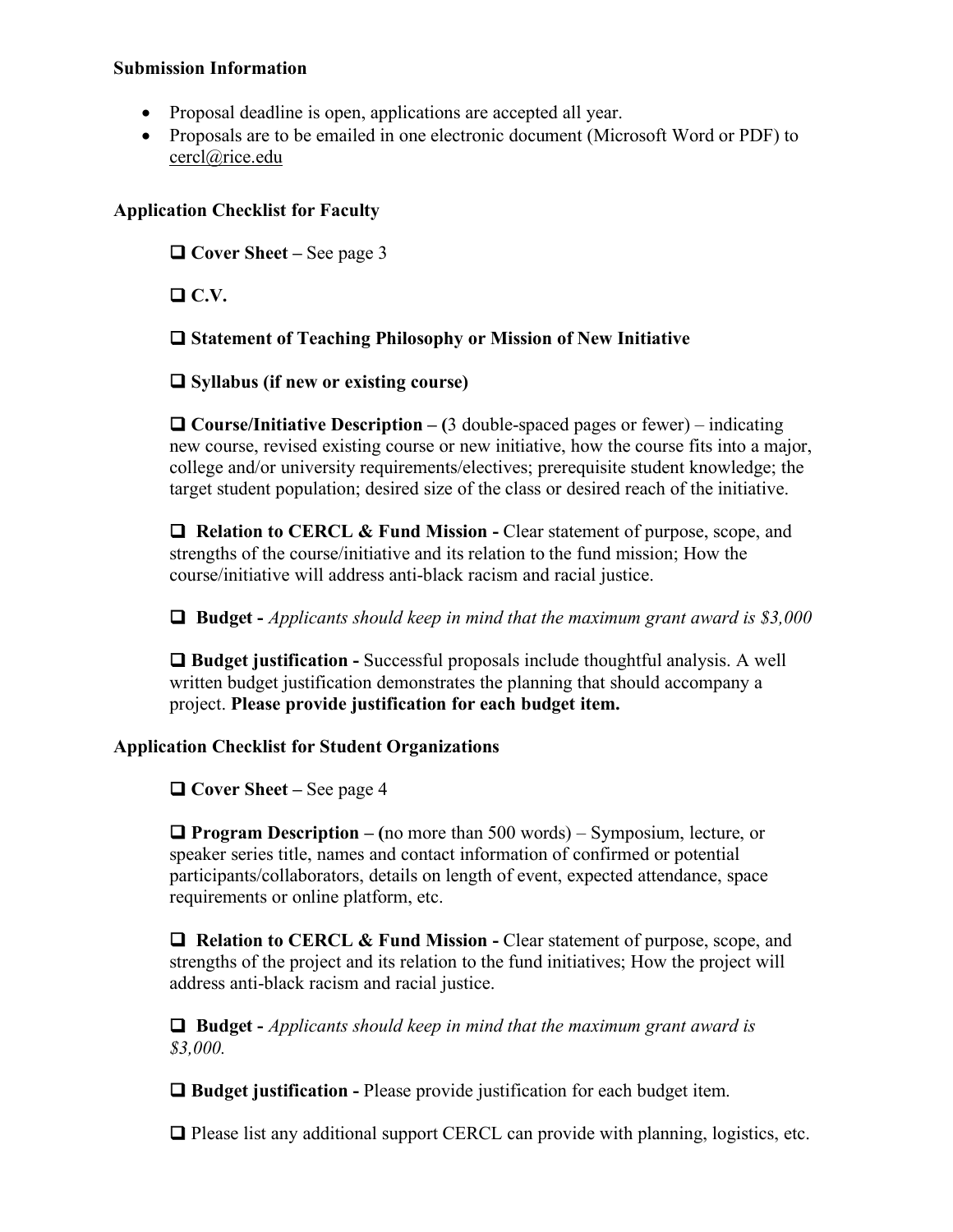## **CERCL Teaching and Doing Racial Justice Coversheet (for Faculty)**

| Proposed or actual name of the course/initiative           |
|------------------------------------------------------------|
| Principal Investigator's name(s) $\&$ title(s)             |
|                                                            |
| School                                                     |
| Department                                                 |
| Campus Address   Building   Mailstop #                     |
| Contact number(s)                                          |
| E-mail address(es)                                         |
| Amount requested<br>Expected Term(s) and year(s) of course |

**Department Chair's signature -** Indicates departmental approval of the course and verifies that the course will be offered at least once during the upcoming two academic years. Note that this grant does not include any payment for instruction of the course. All such compensation must be worked out with Department Chair or other appropriate parties.

**\_\_\_\_\_\_\_\_\_\_\_\_\_\_\_\_\_\_\_\_\_\_\_\_\_\_\_\_\_\_\_\_\_\_\_\_\_\_\_\_\_\_\_\_\_\_\_\_\_\_\_\_\_\_\_\_\_\_\_\_\_\_\_\_\_\_\_\_\_\_\_\_\_\_**

 $\mathcal{L} = \{ \mathcal{L} \mathcal{L} \mathcal{L} \mathcal{L} \mathcal{L} \mathcal{L} \mathcal{L} \mathcal{L} \mathcal{L} \mathcal{L} \mathcal{L} \mathcal{L} \mathcal{L} \mathcal{L} \mathcal{L} \mathcal{L} \mathcal{L} \mathcal{L} \mathcal{L} \mathcal{L} \mathcal{L} \mathcal{L} \mathcal{L} \mathcal{L} \mathcal{L} \mathcal{L} \mathcal{L} \mathcal{L} \mathcal{L} \mathcal{L} \mathcal{L} \mathcal{L} \mathcal{L} \mathcal{L} \mathcal{L} \$ 

**Department Dean's signature -** \*Only if applicant is the department chair\*